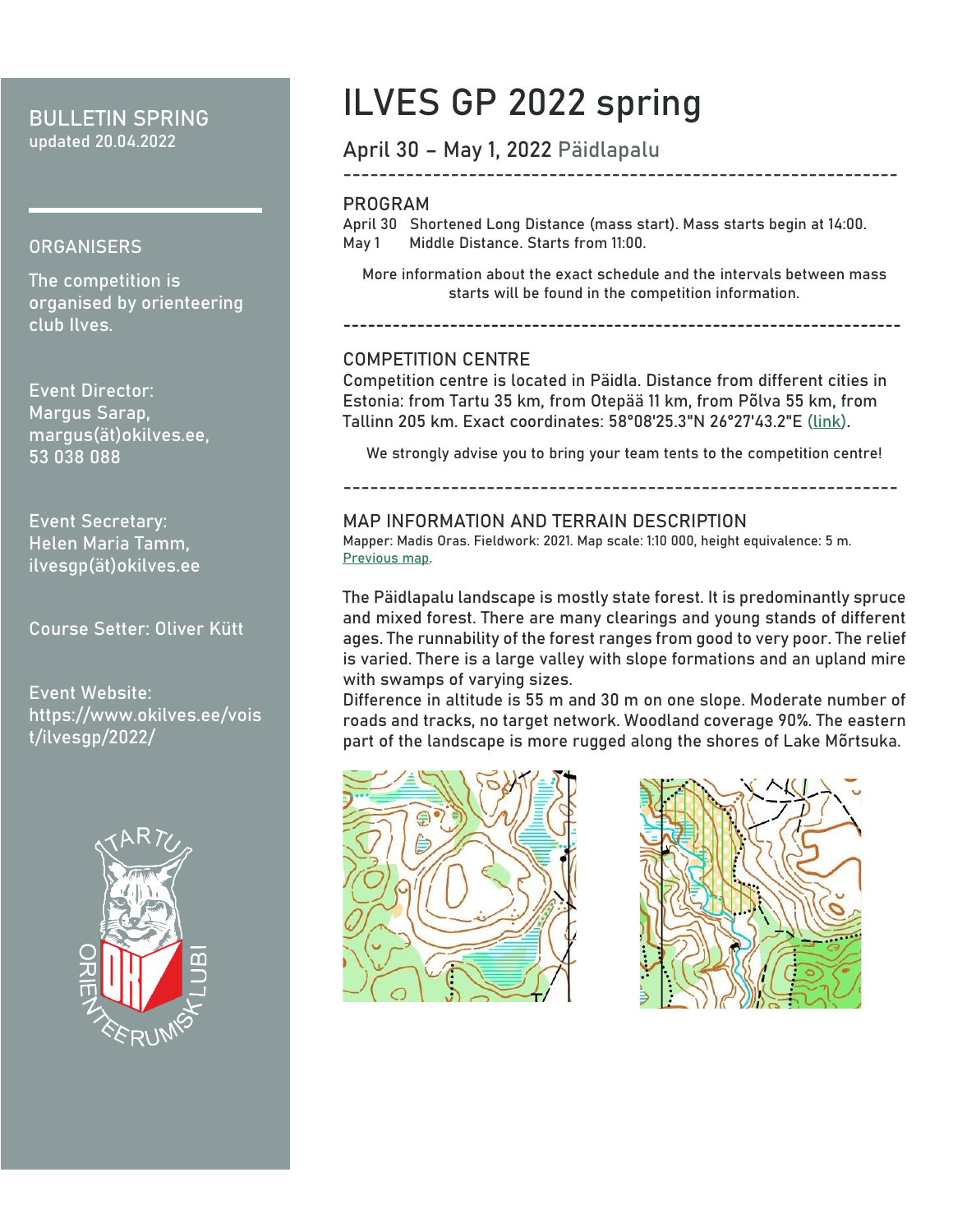## **COMPETITION CLASSES**

| M8NR                               | <b>N8NR</b>             |
|------------------------------------|-------------------------|
| M10NR                              | N10NR                   |
| M12                                | $\overline{\text{N}12}$ |
| M14                                | N14                     |
| $\overline{\mathsf{M}}$ 16         | <b>N16</b>              |
| M18                                | $\overline{\text{N18}}$ |
| M20                                | <b>N20</b>              |
| M21E                               | N21E                    |
| M <sub>21</sub>                    | <b>N21A</b>             |
| M21B                               | <b>N21B</b>             |
| M35                                | $\overline{\text{N}}35$ |
| M40                                | <b>N40</b>              |
| M45                                | <b>N45</b>              |
| M50                                | <b>N50</b>              |
| M55                                | <b>N55</b>              |
| M60                                | <b>N60</b>              |
| M65                                | <b>N65</b>              |
| $M\overline{70}$                   | N <sub>70</sub>         |
| M75                                | <b>N75</b>              |
| $\overline{\mathsf{M}8\mathsf{0}}$ | <b>N80</b>              |
| $\overline{\textsf{M}85}$          | <b>N85</b>              |

#### **CLASSES AND ESTIMATED COURSE LENGTHS**

| Class                         | Course<br>length | (km)                    | Class        | Course<br>length | (km)           |  |
|-------------------------------|------------------|-------------------------|--------------|------------------|----------------|--|
| <b>MEN</b>                    | Apr 30           | May 1                   | <b>WOMEN</b> | April 30         | May 1          |  |
| (M)                           |                  |                         | (N)          |                  |                |  |
| 8NR                           | 1.5              | 1.5                     | 8NR          | 1.5              | 1.5            |  |
| <b>10NR</b>                   | 1.5              | 1.5                     | <b>10NR</b>  | 1.5              | 1.5            |  |
| 12                            | 2.5              | $\overline{2}$          | 12           | $\overline{2}$   | 1.5            |  |
| 14                            | 3.5              | $\overline{2}$          | 14           | 2.5              | 1.5            |  |
| 16                            | 5                | 2.5                     | 16           | 3.5              | $\overline{2}$ |  |
| 18                            | 6.5              | 3                       | 18           | 4                | 2.5            |  |
| 20                            | $\overline{7}$   | 3.5                     | 20           | 4.5              | $\overline{3}$ |  |
| <b>21E</b>                    | 9.5              | 5                       | <b>21E</b>   | 6                | $\overline{4}$ |  |
| 21A                           | 7.5              | 4                       | 21A          | 4                | 2.5            |  |
| 21B                           | 4.5              | 2.5                     | 21B          | 3.5              | $\frac{2}{3}$  |  |
| 35                            | 8                | 4                       | 35           | 4                |                |  |
| 40                            | 8                | 3.5                     | 40           | 4                | 2.5            |  |
| 45                            | 6.5              | 3.5                     | 45           | 3.5              | 2.5            |  |
| 50                            | 6                | 3                       | 50           | 3.5              | 2.5            |  |
| 55                            | 5.5              | $\overline{3}$          | 55           | 3.5              | 2.5            |  |
| 60                            | 5                | 2.5                     | 60           | 3.5              |                |  |
| 65                            | 4.5              | 2.5                     | 65           | $\mathsf 3$      | $\frac{2}{2}$  |  |
| 70                            | 4                | $\overline{\mathbf{c}}$ | 70           | $\overline{3}$   | $\overline{2}$ |  |
| 75                            | 3.5              | $\overline{2}$          | 75           | 2.5              | 2.5            |  |
| 80                            | 3                | 1.5                     | 80           | 2.5              | 1.5            |  |
| 85                            | $\overline{2}$   | 1.5                     | 85           | $\overline{2}$   | 1.5            |  |
| <b>OPEN</b><br><b>COURSES</b> |                  |                         |              |                  |                |  |
| 03                            | 3                | 3                       | 03           | 3                | $\frac{3}{5}$  |  |
| 05                            | $\overline{5}$   | $\overline{5}$          | 05           | $\overline{5}$   |                |  |
| Open                          | 1.5              | 1.5                     | Open         | 1.5              | 1.5            |  |
| marked                        |                  |                         | marked       |                  |                |  |
| course                        |                  |                         | course       |                  |                |  |

#### **START PROCEDURE**

On the first day (30th of April) all classes have a mass start (exept childrens marked courses). On the second day (1st of May) there is individual start by previously randomly selected starting order.

**-------------------------------------------------------------**

Prestart is 3 minutes. Each runner's SI-card gets checked 3 minutes before the start by the organizers. 2 minutes before start competitors get control descriptions. Control descriptions are only for start 1 and 2. Transparent duct tape and scissors are provided by organisers. NB! Organisers don't provide assistance with attaching control descriptions. Control descriptions are not available on the first stage (April 30). 1 minute before the start, competitors go to stand next to their class' mapbucket.

After start signal, the competitors may take their map and start their race. A marked route goes from start to starting triangle. Passing the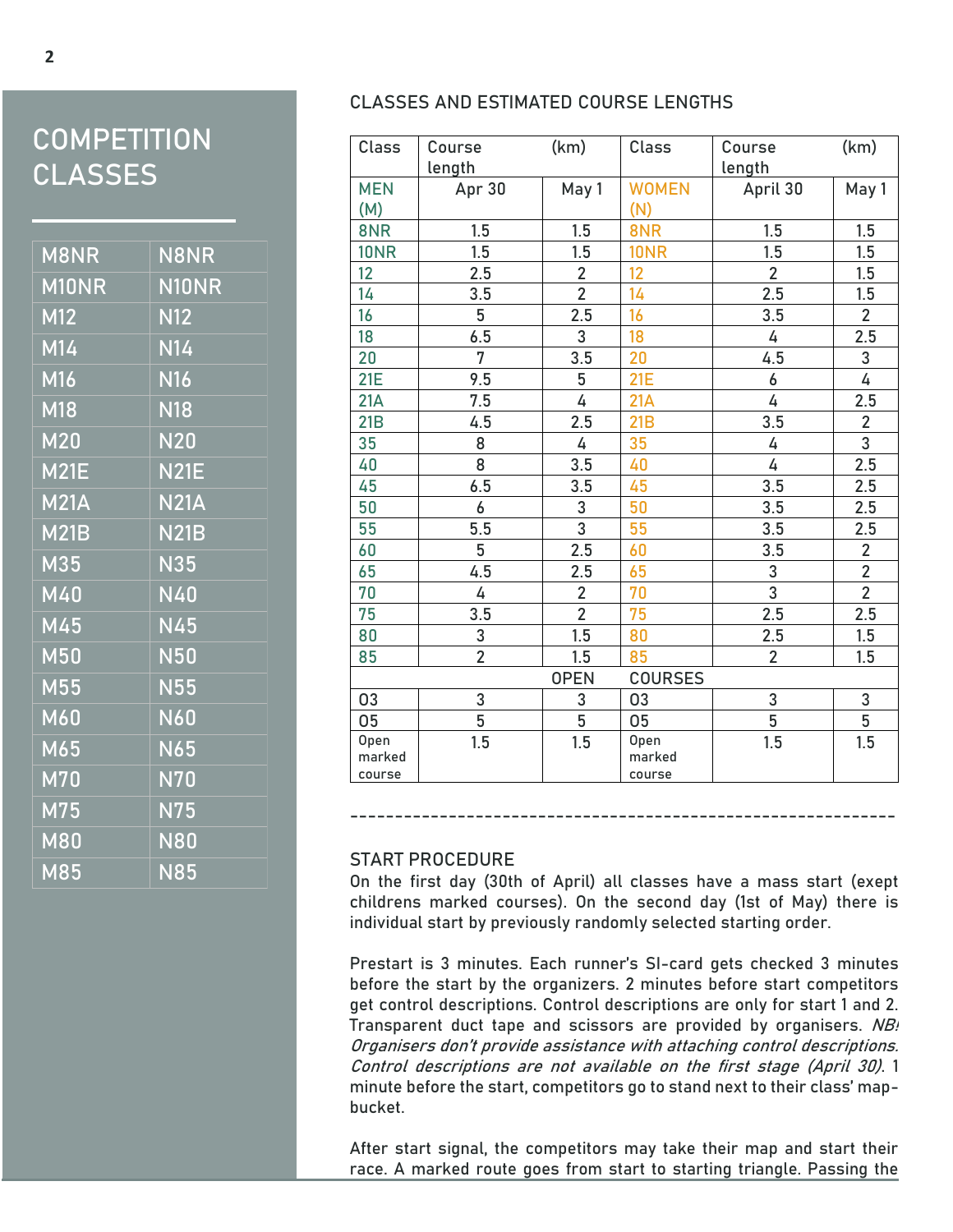starting triangle is **compulsory**. Warm-up clothing left to starts are brought back to the event centre by the organizers.

**MARKED COURSE FOR CHILDREN (MN8NR, MN10NR)**. On the marked course, the competitors receive the map 1 minute before start. Starting is possible during its opening hours (one hour from the first start of the day) from start 2. There is an instructor in the start, also the parents/accompanying persons can instruct the child. The course is for children only, parents are not allowed on the course.

**OPEN MARKED COURSE**. We ask everyone who wants to accompany their child to register in the open marked course class. Registration can be made on osport.ee or in the information tent.

#### **OPEN COURSE**

It is also possible to participate in open course without pre-registration. Registration to open courses is in the competition centre information tent and starting is possible during its opening hours. Open courses have length of 3 and 5 km. Open course costs 10 eur.

#### **FINISH PROCEDURE**

Time will be registered by punching the control on the finish line. Competitors who had to mechanically punch the controls, need to show these markings on their map to the organizers. Competitors, who rented SI-cards from the organizers, need to return these on the last day right after their results are read from the card at the finish line. Each competitor gets a paper with their SI-card results after leaving the finish area. Competitors who have quit their race, need to pass the finish line. If that is not possible, information desk in the event centre needs to be notified with the competitor's name. All maps are gathered until the end of the starts.

#### **REGISTRATION**

Registration for the first and second stage is open on the website [osport.ee](https://osport.ee/calendar/Event/18995) until **25.04.2022 (!)**

------------------------------------------------------------------

MN 8, 10, 12, 14, 16, 18 5 EUR / day MN 20, 60, 65, 70, 75, 80, 85 MN 21E, 21A, 21B, 35, 40, 45, 50, 55 15 15 EUR / day Open course (without prior registration)  $10$  EUR/day By registering for **all four stages** (spring and autumn combined), there is a **15% discount**.

#### -------------------------------------------------------------

#### **SCOREKEEPING AND AWARDING**

The winner of the Ilves GP 2022 will be determined by the sum of the 4 stage times. The overall winners will be awarded at the 4th stage. In addition, the winners of each stage will be awarded separately.

-------------------------------------------------------------